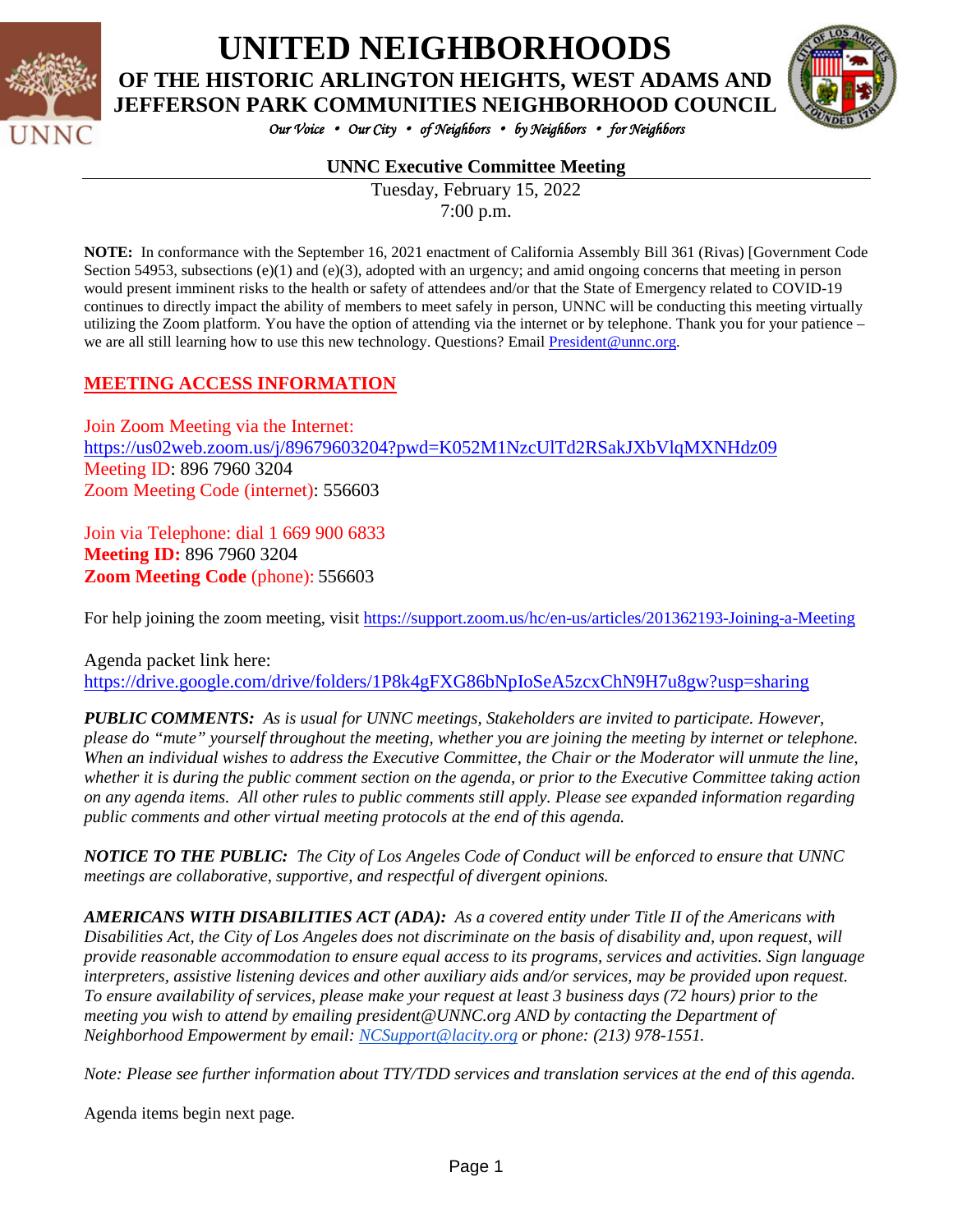

# **UNITED NEIGHBORHOODS**

**OF THE HISTORIC ARLINGTON HEIGHTS, WEST ADAMS AND JEFFERSON PARK COMMUNITIES NEIGHBORHOOD COUNCIL**



*Our Voice* • *Our City* • *of Neighbors* • *by Neighbors* • *for Neighbors* 

## **AGENDA**

1). **Determination to continue to hold meetings virtually**: The Board of Neighborhood Commissioners (BONC) and the Department of Neighborhood Empowerment, with guidance from the Los Angeles City Attorney, have established that BONC has the authority to adopt AB 361 Findings Pursuant to Government Code Section 54953(E)(1)(b)-(c) on behalf of the City's neighborhood councils, and to determine that due to the Covid-19 state of emergency, meeting in person would present imminent risks to the health or safety of attendees. This meeting is being conducted virtually pursuant to that directive.

*AB 361 also defines more clearly how legislative bodies, including neighborhood councils, should prepare their agendas to provide for public access. Legislative bodies shall allow a reasonable amount of time per agenda item to allow public members the opportunity to provide public comment. If the agendas are "timed," then the legislative body shall not close the public comment period for the agenda item to provide public comment until that timed public comment period has elapsed.*

- 7:00 p.m. (2) Call to Order/Approval of Agenda Dolores Spears, UNNC Vice President
- 7:05-7:10 (3) General Public Comment/Announcements 1 min. per speaker
- 7:10-8:10 (4) Executive Committee Business:
	- A. **Discussion of Amazing Grace Conservatory/SHARP (Sugar Hill Arts Revival Project) festival event:** UNNC voted to support, participate and co-sponsor this event. Update regarding status of submission. Discussion of outreach efforts and potential additional funding. **Laura Meyers-- DISCUSSION AND ACTION**
	- B. **UNNC Bylaws Revisions:** Update and schedule for Bylaws Ad Hoc Committee meetings.**- Laura Meyers-DISCUSSION**
	- C. **Update regarding Council President Nury Martinez's efforts to provide an interim voting member to represent CD10 at the Los Angeles City Council. Laura Meyers -- DISCUSSION AND POSSIBLE ACTION**
	- D. **Fiscal 2022-23 Budget planning:** Scheduling stand-alone meeting. **Paul King –DISCUSSION AND ACTION**
	- E. **Closing of Pio Pico School –Laura Meyers --DISCUSSION AND POSSIBLE ACTION**
	- F. **Revisit Type of and Access to ZOOM Account –Dolores Spears-DISCUSSION AND POSSIBLE ACTION**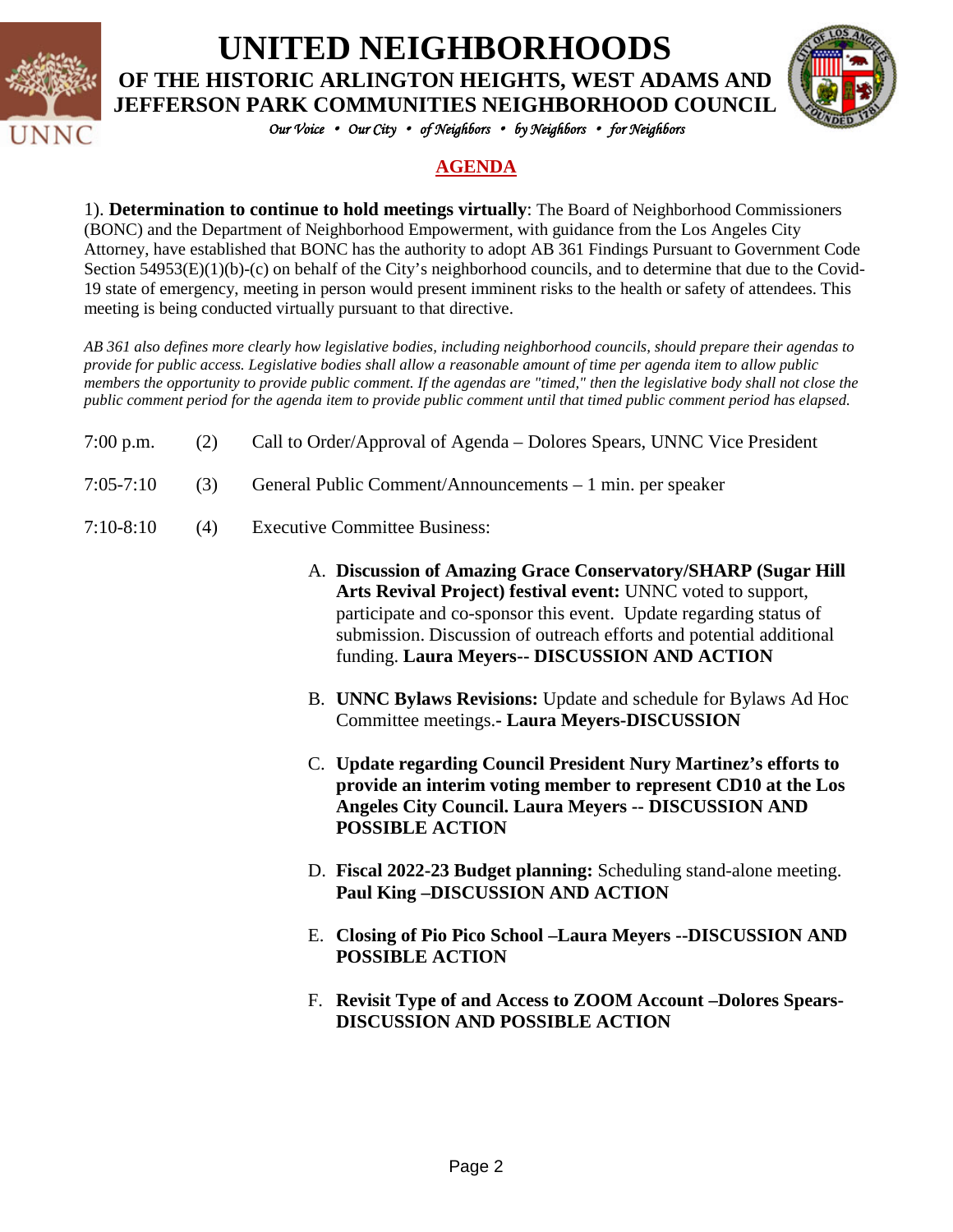

## **UNITED NEIGHBORHOODS OF THE HISTORIC ARLINGTON HEIGHTS, WEST ADAMS AND JEFFERSON PARK COMMUNITIES NEIGHBORHOOD COUNCIL**



*Our Voice* • *Our City* • *of Neighbors* • *by Neighbors* • *for Neighbors* 

- G. **Department of Neighborhood Empowerment Election Report, Request for Supplemental Funding, and Reseda NC's CIS Response (***see documents in agenda packet***) -Lizy Moromisato - DISCUSSION AND POSSIBLE ACTION**
- H. **Board Member Training Update -Dolores Spears-DISCUSSION AND ACTION**
- I. **Upcoming Governing Board Meeting Agenda Items – DISCUSSION AND ACTION**

8:10 – 8:20 (5) **Committee Reports:** Updates, if any, including **President's Report,**  Committees, schedules, minutes from said meetings, recording of minutes, are those minutes being published. **Greg Jackson** –**DISCUSSION AND POSSIBLE ACTION**

- 8:20-8:25 (6) **Secretary's Report:**  Approve Minutes from Jan. 18, 2022 Executive Committee Meeting – **DISCUSSION AND ACTION**
- 8:35 8:50 (7) **Treasurer's Report:** Financial Update, Project(s)
- 8:50 9:00 (8) **Old Business**:
- 9:00 p.m. (9) **Adjourn**

*Time allocations for agenda items are approximate and may be shortened or lengthened at the discretion of the Chairperson.*

**Future Meetings**: The next scheduled UNNC Executive Committee meeting is **Tuesday, March 15**, **2022**, at 7 p.m., subject to cancellation if no agenda items. *(Standing Executive Committee meetings are held on the 3rd Tuesday of the month, currently via Zoom.)*

**Further AB 361 Updates**: Public comment cannot be required to be submitted in advance of the meeting, only real-time public comment is required. If there are any broadcasting interruptions that prevent the public from observing or hearing the meeting, the meeting must be recessed or adjourned. If members of the public are unable to provide public comment or be heard due to issues within the Neighborhood Council's control, the meeting must be recessed or adjourned.

Comments from the public on agenda items will be heard only when the respective item is being considered. Comments from the public on other matters not appearing on the agenda that are within the Board's jurisdiction will be heard during the General Public Comment period. Please note that under the Brown Act, the Board is prevented from acting on a matter that you bring to its attention during the General Public Comment period; however, the issue raised by a member of the public may become the subject of a future Board meeting. Public comment is limited to 1 minute per speaker, unless waived by the presiding officer of the Board.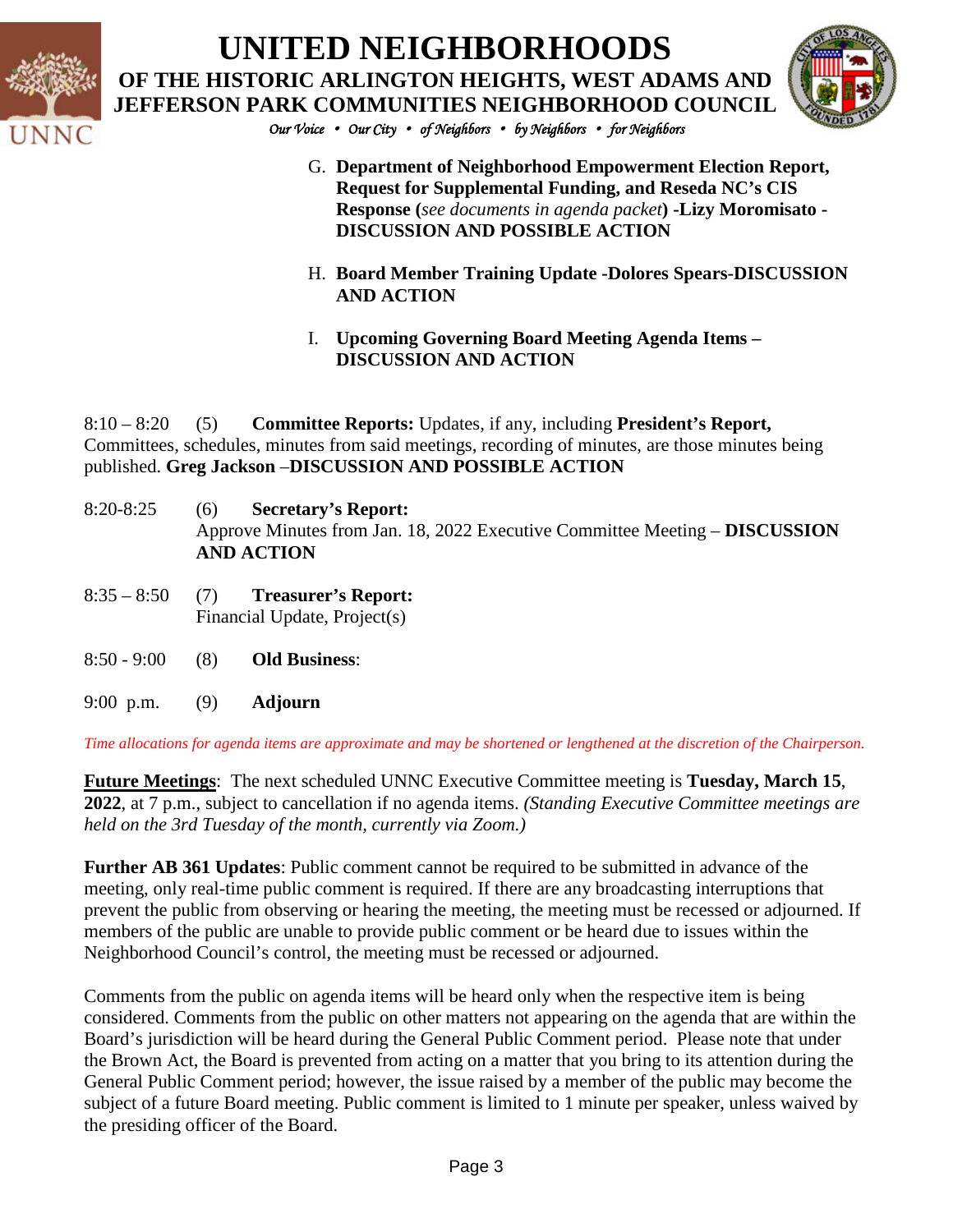

## **UNITED NEIGHBORHOODS OF THE HISTORIC ARLINGTON HEIGHTS, WEST ADAMS AND JEFFERSON PARK COMMUNITIES NEIGHBORHOOD COUNCIL**



*Our Voice* • *Our City* • *of Neighbors* • *by Neighbors* • *for Neighbors* 

The agendas for the UNNC meetings are normally posted for public review at some locations that are currently closed due to the COVID-19 crisis. However, this agenda is posted at the following location: South Seas House, 2301 West 24<sup>th</sup> Street, Los Angeles 90018. The agenda is also posted as usual at the UNNC's official website at [www.UNNC.org.](http://www.unnc.org/)where you can also sign up to be notified of future meetings and events. Stakeholders may also subscribe to the City of Los Angeles Early Notification System (ENS), through the City's website at [https://www.lacity.org/government/subscribe](https://www.lacity.org/government/subscribe-agendasnotifications/subscribe-other-meetings-agendas-and-documents)[agendasnotifications/subscribe-other-meetings-agendas-and-documents,](https://www.lacity.org/government/subscribe-agendasnotifications/subscribe-other-meetings-agendas-and-documents) to receive notices for UNNC meetings (and other government entities). For more information, you may also contact the President of UNNC, at [president@UNNC.org](mailto:president@UNNC.org) or at 323-731-8686.

#### **Telecommunication Relay Services**

Telephone communication is one of the most important forms of communication in society today. Due to advancements in technology, telephone devices have evolved with new services and capabilities. Individuals who are deaf and hard of hearing, and individuals with a speech disability are following these trends and are rapidly migrating to more advanced telecommunications methods, both for peer-topeer and third-party telecommunications relay service (TRS) communications.

Telecommunications Relay Service is a telephone service that allows persons with hearing or speech disabilities to place and receive telephone calls. TRS is available in all 50 states, the District of Columbia, Puerto Rico and the U.S. territories for local and/or long distance calls. TRS providers generally telephone companies - are compensated for the costs of providing TRS from either a state or a federal fund. There is no cost to the TRS user. What forms of TRS are available? There are several forms of TRS, depending on the particular needs of the user and the equipment available: TRS includes: Text to Voice TIY-Based TRS; Speech-to-Speech Relay Service; Shared Non-English Language Relay Service; Captioned Telephone Relay Service; Internet Protocol Relay Service; and Video Relay Service.

Please visit this site for detail descriptions: <https://www.fcc.gov/consumers/guides/telecommunications-relay-service-trs>

Don't hang up! Some people hang up on TRS calls because they think the CA is a telemarketer. If you hear, "Hello. This is the relay service ... " when you pick up the phone, please don't hang up! You are about to talk, through a TRS provider, to a person who is deaf, hard-of-hearing, or has a speech disability.

Telecommunications Relay Service is a telephone service that allows persons with hearing or speech disabilities to place and receive telephone calls. If you have limitations hearing or speaking a speciallytrained Communications Assistant (CA) can relay telephone conversations for all of your calls. In California, dial 711to reach the California Relay Service (CRS). If you prefer having your calls immediately answered in your mode of communication, dial one of the toll-free modality- and languagespecific numbers below. The call will be routed to the CRS provider.

TTY/VCO/HCO to Voice 1-800-735-29291/English 800-855-3000/Spanish